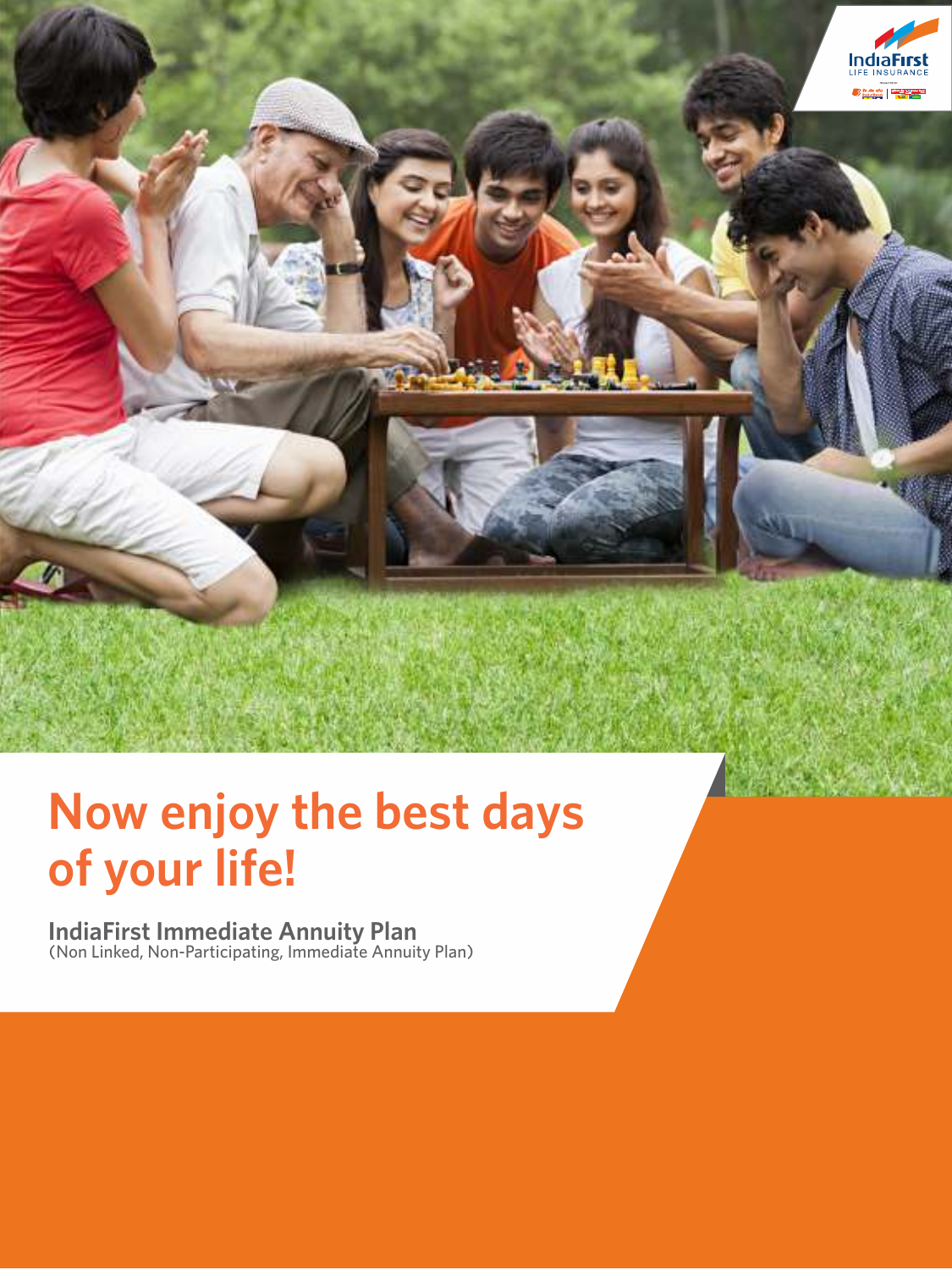# **Before You Start Reading**

#### Important Note

IndiaFirst Immediate Annuity Plan is referred to as the Plan throughout the brochure.

#### How Will This Brochure Help You?

This brochure gives you details of how the plan works throughout its lifetime. It's an important document to refer to.

#### **Contents** E

|                                               | Pg. No. | Pg. N                                               |  |
|-----------------------------------------------|---------|-----------------------------------------------------|--|
| Introduction                                  |         |                                                     |  |
| <b>Executive Summary</b>                      |         |                                                     |  |
|                                               |         |                                                     |  |
|                                               |         |                                                     |  |
|                                               |         |                                                     |  |
| 4. Annuity options and benefits in the plan 3 |         |                                                     |  |
|                                               |         |                                                     |  |
|                                               |         | 18. Submission of false or incorrect information. 7 |  |
|                                               |         |                                                     |  |
|                                               |         |                                                     |  |
|                                               |         |                                                     |  |
|                                               |         |                                                     |  |

To Help Your Understanding

we've explained these.

We've done our best to explain everything as simply as possible; however you're likely to come across some terms you're unfamiliar with. Where possible,

We have used plain language that's easy to understand and believe this brochure is a good place

to start when considering an investment.

Pg. No.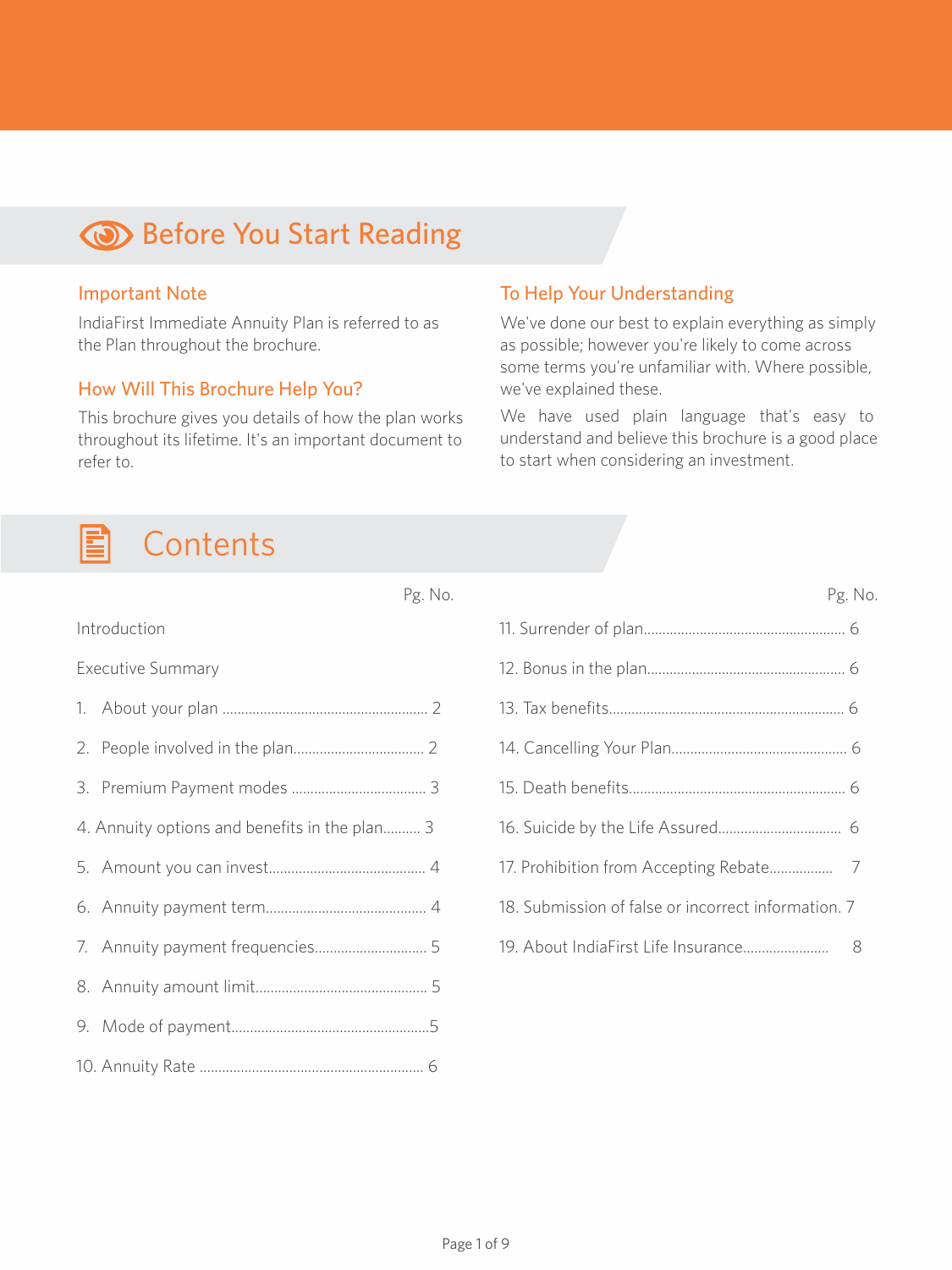#### Introduction

You have worked hard to reach a position in your life. Now, transform your old age into golden years as we help you sit back and relax.

Your retirement marks the beginning of a whole new inning of your lifetime and you need to ensure that you stay ahead of inflation, cope up with your health care costs and maintain your lifestyle without any compromises.

We present to you IndiaFirst Immediate Annuity Plan to empower you during this wonderful phase and help you invest your proceeds towards a steady retirement income for as long as you live.

With IndiaFirst Immediate Annuity Plan, you can now embark on the golden days of your life.

#### Key Features

- You can choose your retirement age as per your need; you can reap the returns starting anytime between 40 and 80 years.
- You will receive a definite regular monthly / quarterly / half-yearly / yearly income through your years of retirement
- Choose the Joint Life option to support your spouse through annuity proceeds even in your absence
- § Want to protect your loved ones even when you are not around? Avail the Return of Purchase Price option and protect your nominees as they get back the investment amount.
- Get a comfortable retirement for a defined time under the option Annuity Certain and life thereafter.
- Already our customer? Rejoice as all our existing individual deferred and group deferred annuity policyholders/ members / beneficiaries can avail the benefits of the plan anytime between 0 to 99 years.

# 1. What is the IndiaFirst Immediate Annuity Plan?

This is a non participating non linked immediate annuity plan, which can be purchased by paying a lump sum amount. You get the choice to select your retirement age, and we pay you a fixed annuity on a monthly / quarterly / half-yearly / yearly basis as chosen by you for life.

# 2. Who are the people involved in the Plan?

This plan may include the 'Life Assured / First Annuitant', 'Second Annuitant' (in case of joint life annuity), the 'Policyholder', the 'Nominee' and the 'Appointee'.

Life assured referred to as First Annuitant hereafter is the person, on whose life the plan depends. On the first annuitant's death (in case of a single life annuity) or on the last survivor's death (in case of a joint life annuity) the annuity payout stops and the plan ends. Any Indian citizen can be the life assured / first annuitant, as long as -

| Minimum age while<br>applying for the plan<br>(First Annuitant) | 40 years (as on last birthday)<br>O years (as on last birthday)<br>For existing pension<br>policyholders/ members/<br>beneficiaries of IndiaFirst Life<br>only |
|-----------------------------------------------------------------|----------------------------------------------------------------------------------------------------------------------------------------------------------------|
| Maximum age while<br>applying for the plan<br>(First Annuitant) | 80 years (as on last birthday)<br>99 years (as on last birthday)<br>For existing pension<br>policyholders/ members/<br>beneficiaries of IndiaFirst only        |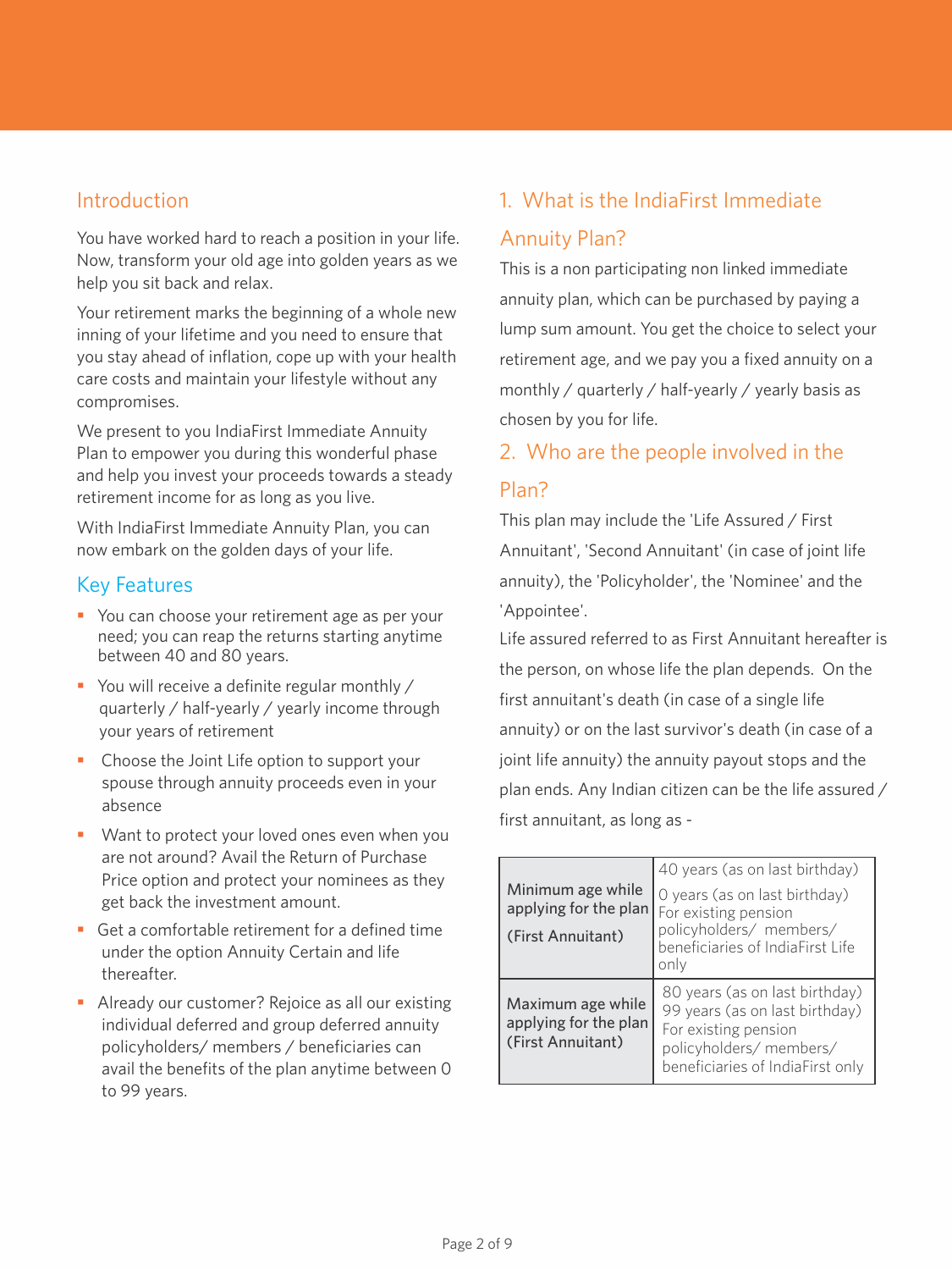Second Annuitant is the named legal spouse of the first annuitant in case of joint life annuity option. On last survivor's death (in case of a joint life annuity) the annuity payout stops and the plan ends. The eligibility criterion for the second annuitant is as follows:

| Minimum age while<br>applying for the plan<br>(Second Annuitant) | 18 years (as on last birthday)                                                                                                                          |  |  |
|------------------------------------------------------------------|---------------------------------------------------------------------------------------------------------------------------------------------------------|--|--|
| Maximum age while<br>applying for the plan<br>(Second Annuitant) | 80 years (as on last birthday)<br>99 years (as on last birthday)<br>For existing pension<br>policyholders/ members/<br>beneficiaries of IndiaFirst only |  |  |

#### Who is a Policyholder?

A policyholder is the person who holds the plan. The policyholder may or may not be the Life Assured. You must be at least 18 years as on your last birthday at the time of applying for the plan, to be a policyholder.

#### Who is a Nominee?

A nominee is the person who receives the death benefit in case of the untimely event of Annuitant's death (in case of single life return of purchase price annuity option or annuity certain option before expiry of the certain period). The nominee is appointed by you, the policyholder. The nominee can even be a minor (i.e. below 18 years of age).

#### Who is an Appointee?

An appointee is the person whom you may nominate in case your nominee is a minor. The appointee receives the plan money on behalf of the nominee in case of the untimely demise of the Life Assured while the nominee is a minor.

# 3. What is the mode of premium payment?

This is like a single premium policy. You make a single lump sum payment to enter the plan. This payment is called the purchase price can be paid through cheque, DD or NEFT.

## 4. What are the annuity options and benefits available under this Plan?

The plan has 4 different options to choose from. The benefits and working against each annuity option have been explained below:

- i. Life Annuity
- ii. Life Annuity with Return of Purchase Price
- iii. Joint Life Last Survivor Annuity for Life
- iv. Annuity Certain for a period of 5 years or 10 years or 15 years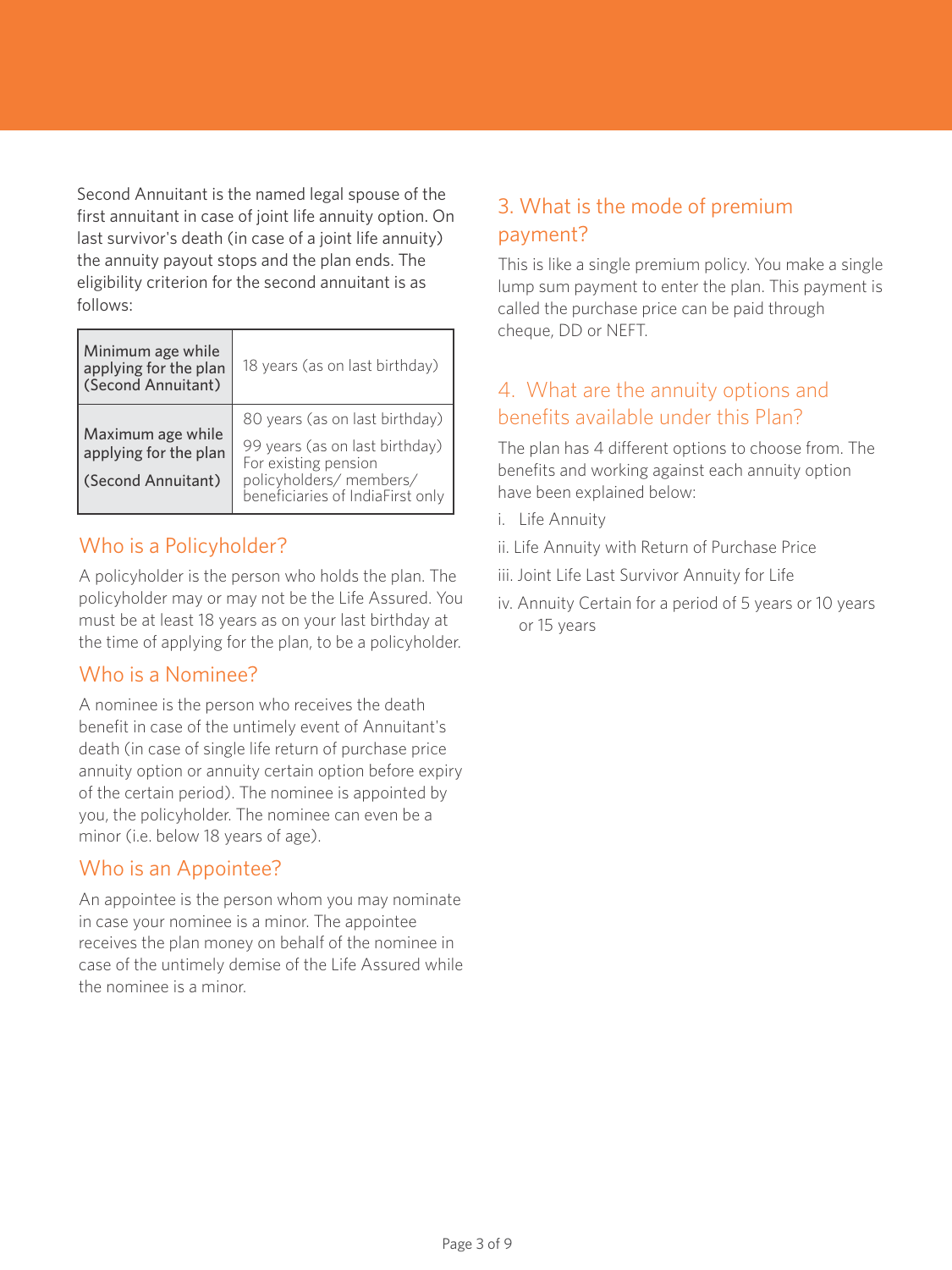| <b>Annuity Option</b>                                                                           | <b>Survival Benefit</b>                                                                                                                                                                                                                                                                                                              | <b>Death Benefit</b>                                                                                                                                                                                                                                                                                                                                                                   | Annuity ceases on                                                                           |  |
|-------------------------------------------------------------------------------------------------|--------------------------------------------------------------------------------------------------------------------------------------------------------------------------------------------------------------------------------------------------------------------------------------------------------------------------------------|----------------------------------------------------------------------------------------------------------------------------------------------------------------------------------------------------------------------------------------------------------------------------------------------------------------------------------------------------------------------------------------|---------------------------------------------------------------------------------------------|--|
| Life Annuity                                                                                    | Annuity is payable at a<br>constant rate throughout the<br>life of the Annuitant                                                                                                                                                                                                                                                     | Outstanding annuity<br>installments up to the date of<br>death will be paid and all future<br>annuity payments will cease<br>immediately                                                                                                                                                                                                                                               | Death of the Annuitant                                                                      |  |
| Life Annuity with<br>Return of Purchase<br>Price                                                | Annuity is payable at a<br>constant rate throughout the<br>life of the Annuitant                                                                                                                                                                                                                                                     | Purchase price will be paid to<br>the nominee on death of<br>Annuitant and all future annuity<br>payments will cease<br>immediately                                                                                                                                                                                                                                                    | Death of the Annuitant                                                                      |  |
| loint Life Last<br>Survivor Annuity for<br>l ife                                                | Annuity is payable at a<br>constant rate throughout the<br>life of the First Annuitant<br>In case of death of the first<br>Annuitant, the annuity is<br>payable to the surviving<br>spouse i.e. Second Annuitant                                                                                                                     | Outstanding installments will<br>be paid, up to the date of death<br>of last survivor annuitant and all<br>future annuity payment will<br>cease immediately                                                                                                                                                                                                                            | Death of the last survivor                                                                  |  |
| Annuity certain for<br>a period of 5 years<br>or 10 years or 15<br>years and life<br>thereafter | Annuity is payable at a<br>constant rate for the certain<br>period as chosen and<br>thereafter throughout the<br>life of the Annuitant<br>In case of death of the<br>Annuitant during the<br>guaranteed period which is<br>certain period as opted,<br>Annuity is payable to the<br>nominee till the end of the<br>guaranteed period | Before expiry of chosen certain<br>period: Annuity amount as per<br>chosen frequency will be paid<br>to the nominee till the end of<br>the certain period chosen by<br>the Annuitant.<br>After expiry of chosen certain<br>period outstanding annuity<br>installments up to the date of<br>death of the Annuitant will be<br>paid and all future annuity<br>payment ceases immediately | Death of the Annuitant (or) on<br>the expiry of the guaranteed<br>period whichever is later |  |

# 5. How much can you invest?

| Minimum Premium | INR 3,00,000* |  |  |
|-----------------|---------------|--|--|
| Maximum Premium | No Limit      |  |  |

\*This minimum premium is not applicable to existing individual deferred and group deferred pension policyholders/members/beneficiaries of IndiaFirst Life Insurance Company.

#### 6. What is the term for annuity payments?

In case of a single life annuity, we will pay you the annuity till as long as you are alive.

 In case of a joint life annuity, we will pay you the annuity till as long as any one of you are alive i.e. upon your death, your named spouse under the joint life will receive the annuity till as long as he/she is alive.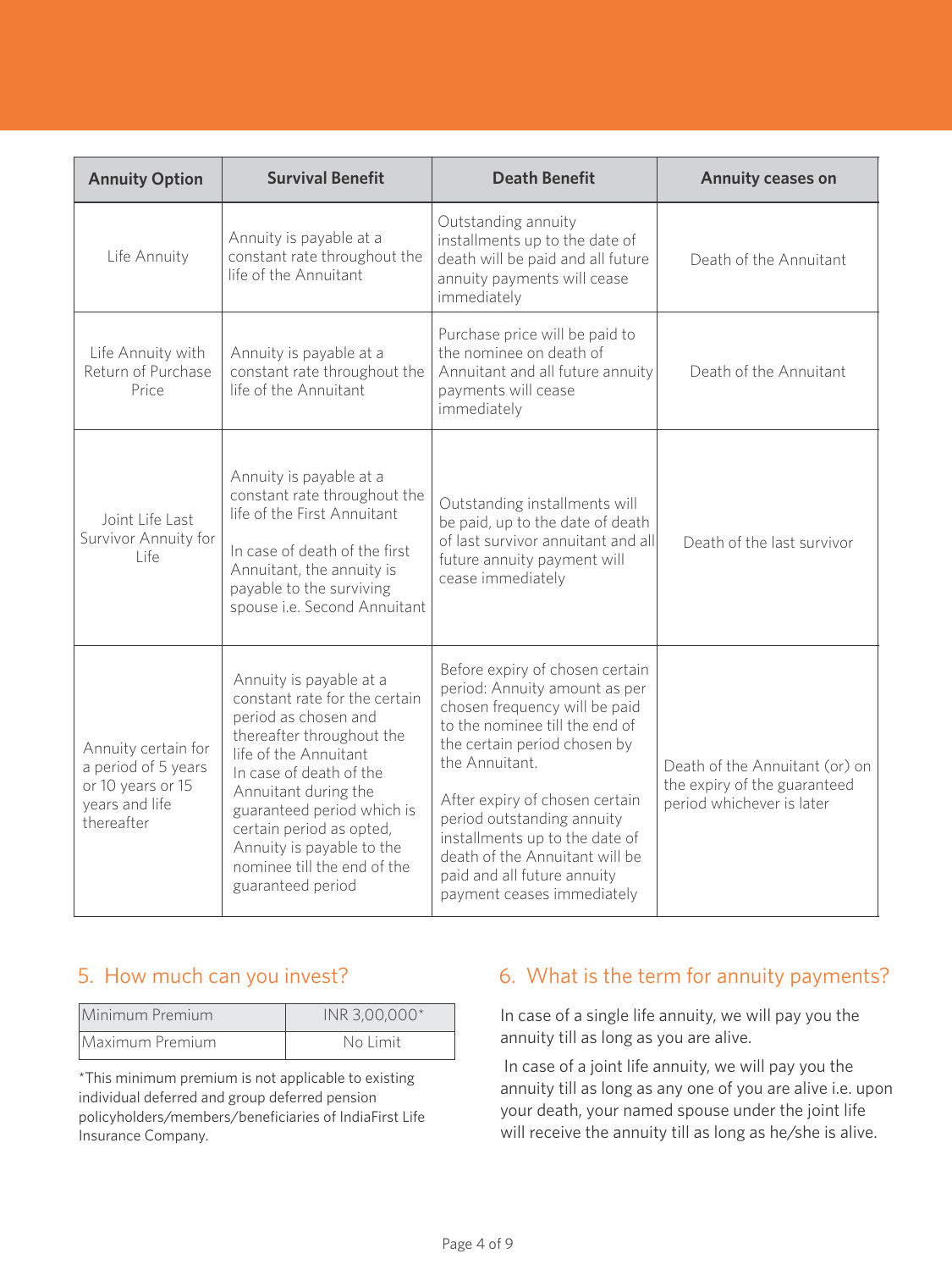#### 7. What are the annuity payment frequencies available?

You may choose to receive your annuity payments in Monthly, Quarterly, Half-yearly or Yearly frequencies as per your need.

The first annuity payment will be due one month, three months, six months or one year after commencement, with respect to the annuity payment mode chosen namely monthly, quarterly, half-yearly and annually.

#### 8. How much can you receive as an annuity payment?

| <b>Annuity Mode</b>                      | <b>Annuity Amount</b> |  |  |
|------------------------------------------|-----------------------|--|--|
| Minimum Annuity<br>installment per Month | <b>INR 1.000</b>      |  |  |
| Minimum Annuity<br>installment per Year  | INR 12.500            |  |  |

In case the eligible purchase price is not sufficient to buy the prescribed minimum annuity instalment, then we would refund the purchase price.

The following instalment frequency factors for monthly, quarterly and half-yearly plans will apply on the yearly annuity rate to get instalment annuity rate as per the instalment frequency chosen by You.

| <b>Annuity Payment</b><br><b>Frequency</b> | <b>Factor to be multiplied</b><br>with yearly annuity rate |  |  |
|--------------------------------------------|------------------------------------------------------------|--|--|
| Yearly                                     |                                                            |  |  |
| Half-Yearly                                | 049                                                        |  |  |
| Quarterly                                  | N 24                                                       |  |  |
| Monthly                                    |                                                            |  |  |

You get a rebate in purchase price if the annuity amount is high or enhancement of annuity rate of the purchase price is high. Details of rebate in purchase price and enhancement of annuity rate is given in the table below:

| <b>Purchase Price band</b> | <b>Enhancement of Annuity</b>             |
|----------------------------|-------------------------------------------|
| under all options          | Rate                                      |
| Less than Rs. 25 lakhs     | Nil                                       |
| Rs 25 Lakhs to less than   | 1% of Annuity Rate under                  |
| Rs. 1 Crore                | all options                               |
| Rs 1 Crore and above       | 1.5% of Annuity Rate<br>under all options |

| <b>Annual Annuity Amount</b><br>band under all options | <b>Rebate in Purchase Price</b>              |  |
|--------------------------------------------------------|----------------------------------------------|--|
| Less than Rs. 1.50 lakhs<br>per annum                  | Nil                                          |  |
| Rs. 1.50 Lakhs to less<br>than Rs. 6.5 Lakhs           | 1.00% of Purchase Price<br>under all options |  |
| Rs 651 akhs and above                                  | 1.50% of Purchase Price<br>under all options |  |

# 9. How do you get paid back under this Plan?

Under this plan, you (the annuitant) stand to receive annuity payments of a chosen amount throughout your lifetime. The Annuity will be paid out on a monthly / quarterly / half-yearly / yearly basis through a direct credit into your bank account.

The minimum purchase price is Rs.3,00,000 subject to the minimum annuity installment not less than Rs. 1,000 per month.

#### **An Illustrative Example of the Benefits payable is as follows:**

| Age of Annuitant at time of Purchase | 60 yrs       |
|--------------------------------------|--------------|
| Annuity Option/Type                  | Life Annuity |
| Purchase Price (Indicative)          | Rs.5,00,000  |
| Annual Annuity Amount                | Rs.36,185    |
| Death Benefit Payable                | Nil          |
| Surrender Benefit Payable            | Nil          |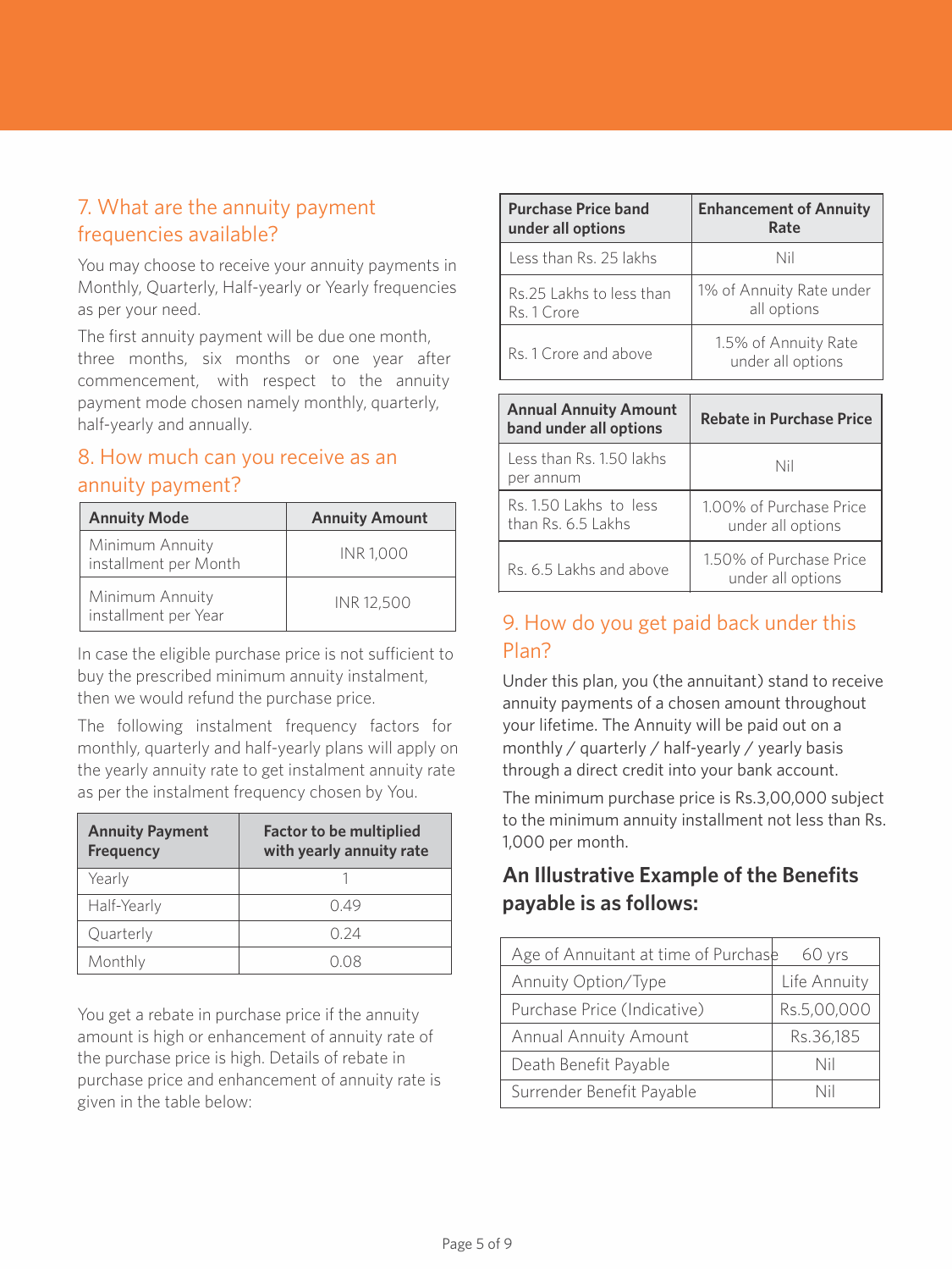| Age of Annuitant at time<br>of Purchase                 | 70 yrs                   |
|---------------------------------------------------------|--------------------------|
| Annuity Option/Type                                     | Return of Purchase Price |
| Purchase Price exclusive<br>of service tax (Indicative) | Rs.10,00,000             |
| Annual Annuity Amount                                   | Rs. 41.610               |
| Death Benefit Payable                                   | Rs. 10.00.000            |
| Surrender Benefit Payable                               |                          |

#### 10. What are the annuity rates under this Plan?

The applicable sample Annuity Rates are given in Annexure 1.

The annuity rate is level and guaranteed for life in absolute terms at the time of purchasing/vesting. Such guaranteed annuity amount shall become payable as long as the annuitant survives.

#### 11. Can you surrender this Plan?

No, surrender facility is not available under this plan.

#### 12. Is bonus available under this Plan?

This is a non-participating plan with no bonus payable.

#### 13. What are the tax benefits under this Plan?

All benefits payable under the policy are subject to tax laws and other financial enactments, as they may exist from time to time. You are recommended to consult your tax advisor.

#### Does the purchase price of the Plan enjoy tax benefits?

The purchase amount in itself does not have any tax benefits under the current Income tax laws.

#### 14. How can you cancel this Plan?

You can cancel your plan if you disagree with any of the terms and conditions within the first 15 days (free look period) from receipt of your plan document. In case you have bought this plan through Distance Marketing Mode, you have 30 days to decide the same. You can return the plan to us, while stating your specific objections.

In case you are an existing individual deferred pension policyholder/ member/ beneficiaries of IndiaFirst Life Insurance Company, the money will not be refunded, however, you can choose to avail another annuity option as available in the product within the free look period.

In case of a new customer, you can avail the refund under the free look option during the applicable period.

#### Do you get any refund when you cancel your Plan?

Yes. We will refund an amount equal to the – Premium (purchase price) paid, less: i. Pro-rata risk premium, if any ii. Any stamp duty paid

iii. Expenses incurred on medical examination, if any

#### 15. Is there a death benefit under this Plan?

The annuity is payable to you (the first annuitant, followed by the second annuitant in case of a joint life) as long as you are alive. The purchase price will be paid back to the nominee in case of death of the annuitant under Annuity with Return of Purchase Price option/type.

Under Annuity Certain option nominee will receive annuity till end of the guaranteed period if death of the annuitant occurs before expiry of the guaranteed period. There is no other death benefit payable under this plan for other option/type.

#### 16. What happens in case the life assured commits suicide?

Under all types of annuity options (except joint life last survivor and single life return of purchase price option) where the life assured has committed suicide within 12 months from the date of inception of the policy, the company will pay 80% of total premium paid to the nominee.

Under joint life last survivor option in case of a claim where both the life assured have committed suicide within 12 months from the date of inception of the policy, the company will pay 80% of total premium paid to the nominee.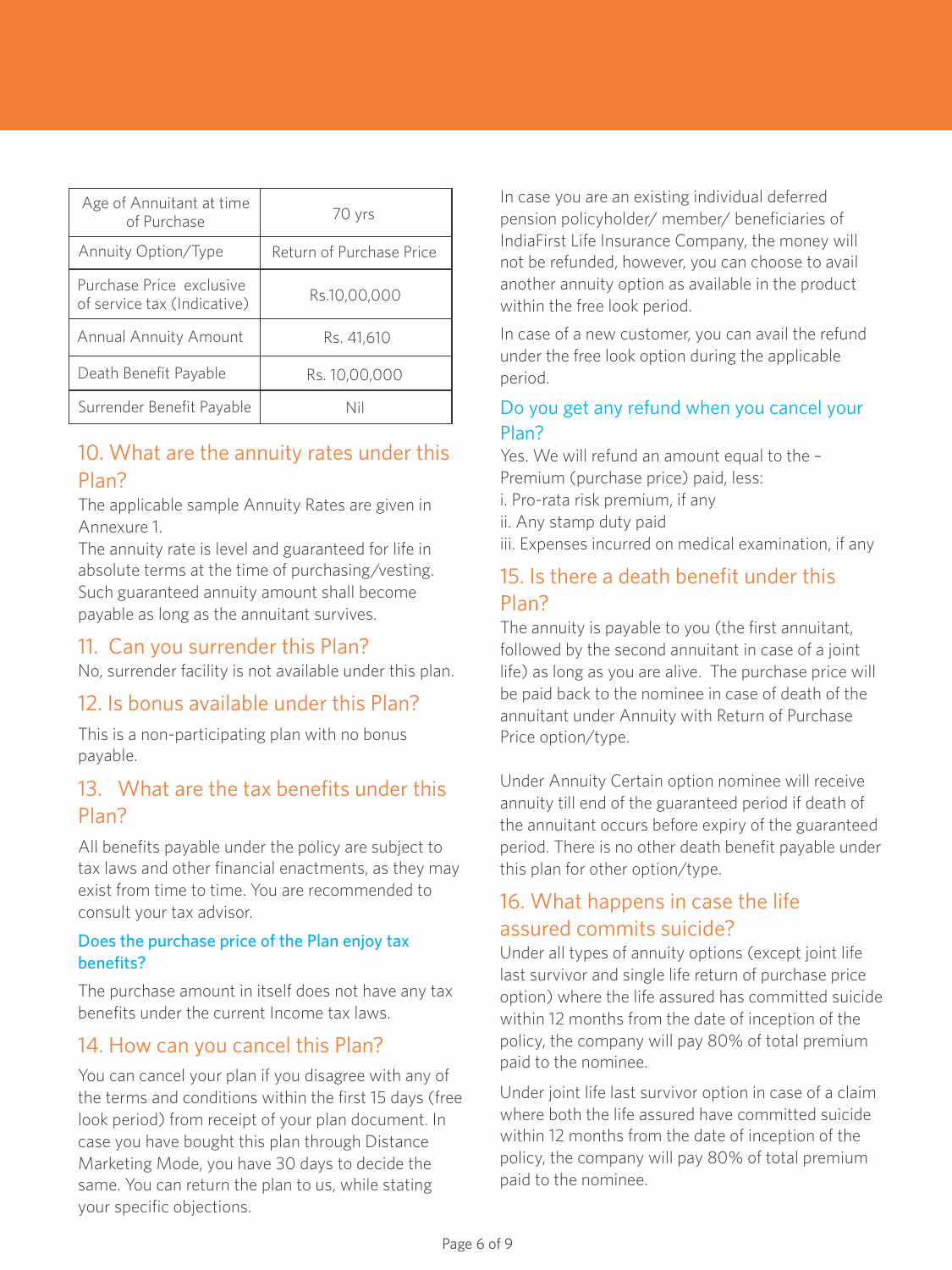Under single life return of purchase price option, in case of a claim where a life assured has committed suicide within 12 months from the date of inception of the policy, the company will pay 100% of total premium paid to the nominee.

## 17. You are prohibited from accepting rebate in any form:

#### **Prohibition of Rebate: Section 41 of the Insurance Act, 1938 as amended from time to time**

• No person shall allow or offer to allow, either directly or indirectly, as an inducement to any person to take or renew or continue an insurance in respect of any kind of risk relating to lives or property in India, any rebate of the whole or part of the commission payable or any rebate of the premium shown on the policy, nor shall any person taking out or renewing or continuing a policy accept any rebate, except such rebate as may be allowed in accordance with the published prospectus or tables of the insurer.

 Provided that acceptance by an insurance agent of commission in connection with a policy of life insurance taken out by himself on his own life shall not be deemed to be acceptance of a rebate of premium within the meaning of this sub-section if at the time of such acceptance the insurance agent satisfies the prescribed conditions establishing that he is a bonafide insurance agent employed by the insurer.

■ Any person making default in complying with the provisions of this section shall be liable for a penalty which may extend to ten lakh rupees

#### 18. What happens in case of submission of information which is false or incorrect?

Fraud/ Misstatement would be dealt with in accordance with provisions of Section 45 of the Insurance Act 1938, as amended from time to time. Section 45 of the Insurance Act 1938, as amended from time to time states

1) No policy of life insurance shall be called in question on any ground whatsoever after the expiry of three years from the date of the policy, i.e., from the date of issuance of the policy or the date of commencement of risk or the date of revival of the policy or the date of the rider to the policy, whichever is later.

- 2) A policy of life insurance may be called in question at any time within three years from the date of issuance of the policy or the date of commencement of risk or the date of revival of the policy or the date of the rider to the policy, whichever is later, on the ground of fraud: Provided that the insurer shall have to communicate in writing to the insured or the legal representatives or nominees or assignees of the insured the grounds and materials on which such decision is based.
- 3) Notwithstanding anything contained in sub-section (2), no insurer shall repudiate a life insurance policy on the ground of fraud if the insured can prove that the mis-statement of or suppression of a material fact was true to the best of his knowledge and belief or that there was no deliberate intention to suppress the fact or that such mis-statement of or suppression of a material fact are within the knowledge of the insurer: Provided that in case of fraud, the onus of disproving lies upon the beneficiaries, in case the policyholder is not alive.
- 4) A policy of life insurance may be called in question at any time within three years from the date of issuance of the policy or the date of commencement of risk or the date of revival of the policy or the date of the rider to the policy, whichever is later, on the ground that any statement of or suppression of a fact material to the expectancy of the life of the insured was incorrectly made in the proposal or other document on the basis of which the policy was issued or revived or rider issued: Provided that the insurer shall have to communicate in writing to the insured or the legal representatives or nominees or assignees of the insured the grounds and materials on which such decision to repudiate the policy of life insurance is based: Provided further that in case of repudiation of the policy on the ground of misstatement or suppression of a material fact, and not on the ground of fraud, the premiums collected on the policy till the date of repudiation shall be paid to the insured or the legal representatives or nominees or assignees of the insured within a period of ninety days from the date of such repudiation.
- 5) Nothing in this section shall prevent the insurer from calling for proof of age at any time if he is entitled to do so, and no policy shall be deemed to be called in question merely because the terms of the policy are adjusted on subsequent proof that the age of the Life Insured was incorrectly stated in the proposal.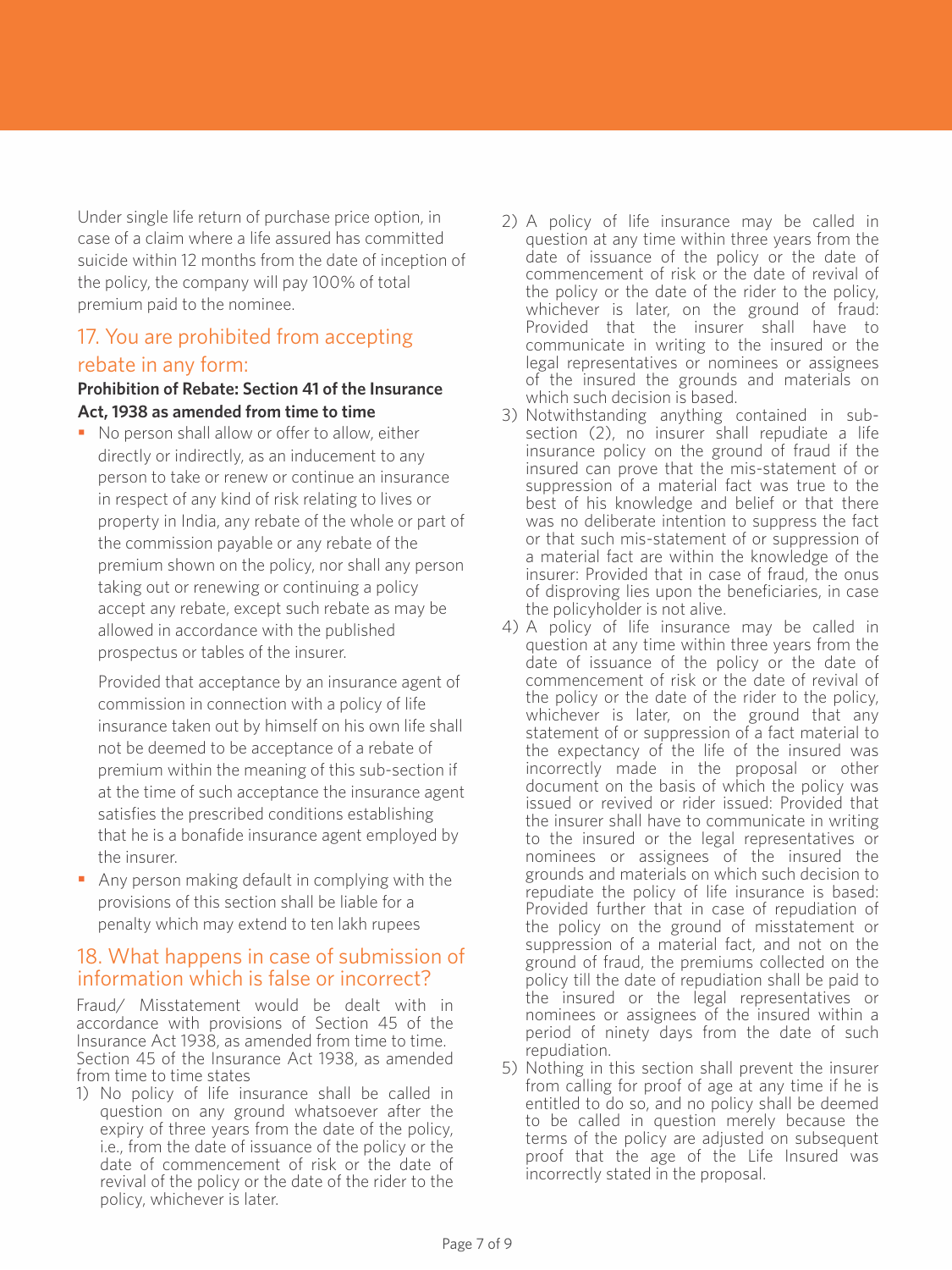# 19. About IndiaFirst Life Insurance Company

IndiaFirst Life Insurance Company is a joint venture We've had Bank of Baroda, Andhra Bank (now, Union Bank of India) and Legal & General as our founding partners. After journeying with us through our years of growth, Legal & General sold its stake in Feb 2019 to Carmel Point Investments India Private Limited, a body corporate incorporated under the laws of Mauritius and owned by private equity funds managed by Warburg Pincus LLC. This is the first deal wherein a private equity fund has taken an interest in a life insurance company. Our shareholding pattern of the company now stands at: Bank of Baroda – 44.00%, Union Bank of India – 30.00%, and Carmel Point Investments India Private Limited – 26.00%.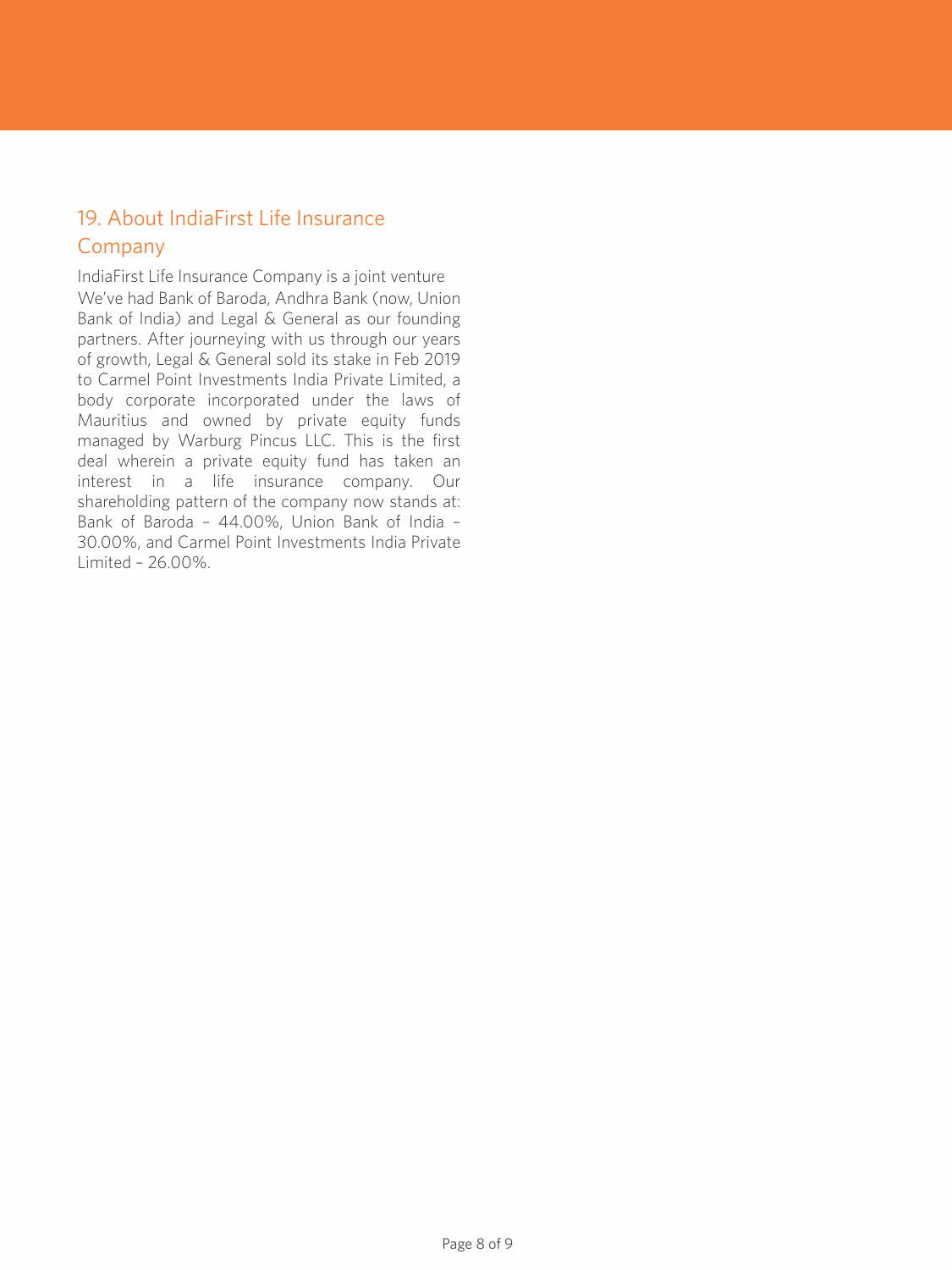|           | <b>Annuity Option</b> |       |       |                |       |       |
|-----------|-----------------------|-------|-------|----------------|-------|-------|
| Age(LBD)  | 1                     | 2     | 3     | $\overline{4}$ | 5     | 6     |
| $\bigcap$ | 40.51                 | 36.93 | 37.60 | 40.50          | 40.48 | 40.44 |
| 10        | 42.38                 | 36.93 | 38.15 | 42.35          | 42.30 | 42.22 |
| 20        | 44.97                 | 37.06 | 38.90 | 44.92          | 44.83 | 44.74 |
| 30        | 48.42                 | 38.13 | 40.25 | 48.36          | 48.24 | 48.08 |
| 40        | 53.39                 | 39.37 | 42.44 | 53.27          | 52.98 | 52.57 |
| 50        | 60.85                 | 40.68 | 45.47 | 60.46          | 59.61 | 58.54 |
| 60        | 72.37                 | 41.52 | 49.74 | 71.28          | 69.29 | 66.55 |
| 70        | 93.98                 | 41.61 | 56.26 | 90.08          | 83.03 | 75.74 |
| 80        | 133.72                | 41.61 | 67.50 | 117.68         | 98.41 | 84.88 |

# **Annexure 1: Sample Annual Annuity Rate Table per 1000 Purchase Price**

| <b>Annuity Option</b> | Description                                                          |
|-----------------------|----------------------------------------------------------------------|
|                       | Life Annuity                                                         |
|                       | Life Annuity with Return of purchase price on death of the Annuitant |
| ς                     | Joint Life Last Survivor( JLLS) Annuity for Life                     |
| 4                     | Annuity Certain for 5 years and Life thereafter                      |
| 5                     | Annuity Certain for 10 years and Life thereafter                     |
| 6                     | Annuity Certain for 15 years and Life thereafter                     |